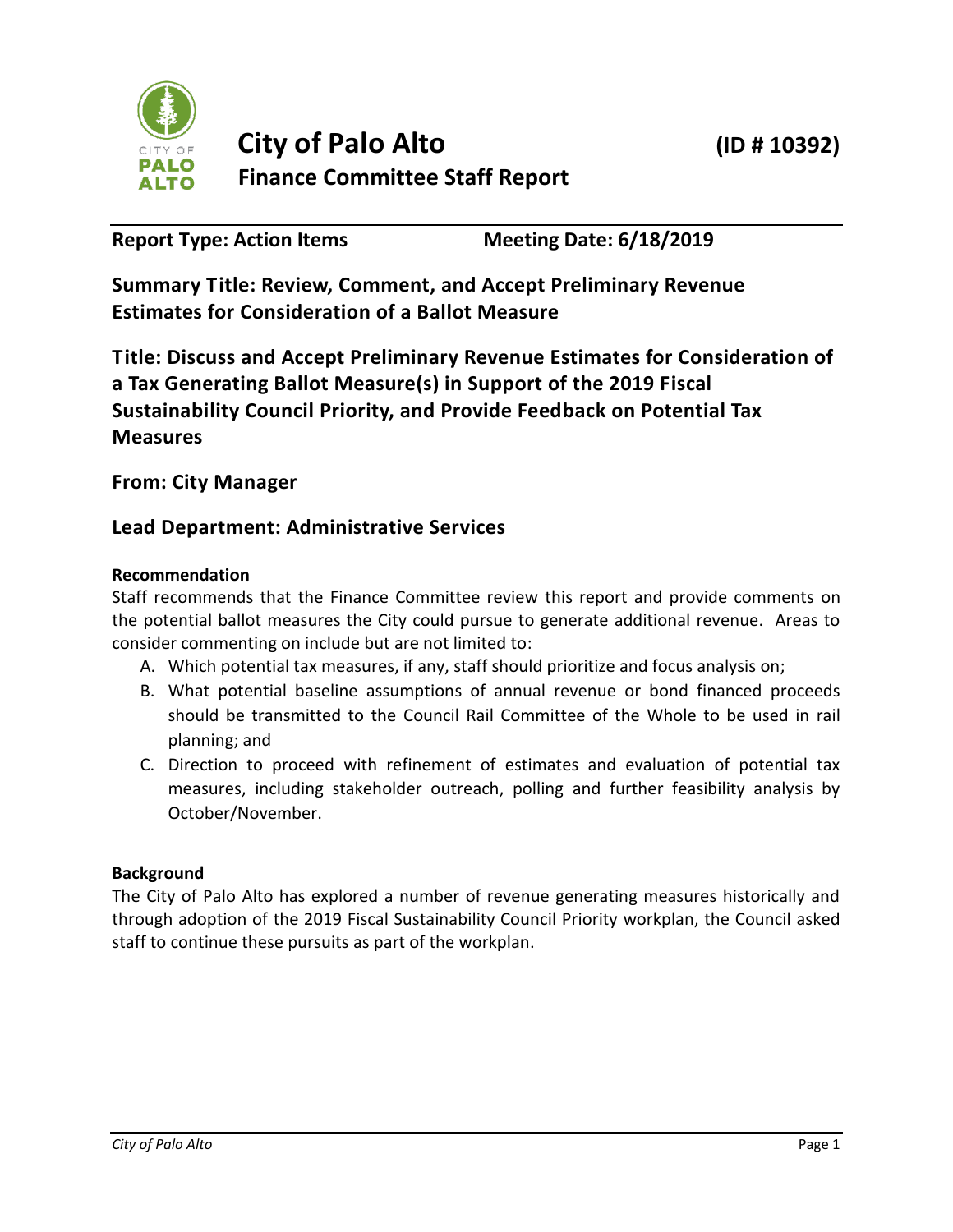Specifically, the 2019 Fiscal Sustainability workplan seeks to ensure providing ongoing services while maintaining finances at a credible and serviceable position with a long-term balance of resources and the cost of doing business. Within the ecosystem of day to day financial management, services provided to the community by the City's workforce, and the local (and broader) economy, the workplan identified many strategies to support either the resources or the cost of doing business to support services and individually they will not succeed, but together they strive to maintain a sustainable equilibrium in this ecosystem. Specifically, components approved by the City Council were elements M and N of the workplan:

- M. Analysis of revenue generating options,
- N. Develop a plan for a business tax proposal, including reform of the business registry through implementation of a business license program.

The full 2019 Fiscal Sustainability workplan can be found here: <https://www.cityofpaloalto.org/civicax/filebank/documents/70506>

Staff subsequently provided a workplan specifically to address these components of the 2019 Fiscal Sustainability workplan specifically in regards to revenue generating measures and a potential business tax proposal. This workplan was approved by a majority of the City Council (6-1) and can be found here:

<https://www.cityofpaloalto.org/civicax/filebank/documents/70507>

This workplan identified the Finance Committee as the public body to review periodic progress reports, allow for structured public discussion, and provide feedback and recommendations on the review and development of a potential ballot measure or other revenue generating strategy. Ultimately, the Finance Committee would recommend a preferred revenue generating proposal(s) for City Council action. This is the first report as part of this workplan which outlines an iterative process.

# **Discussion**

Municipalities, specifically charter City municipalities such as the City of Palo Alto, have two primary mechanisms for generating revenue: charging fees for service and taxes. The City of Palo Alto has a robust municipal fee schedule which it reviews annually as part of the budget process. In addition, the City has service agreements with other entities in neighboring jurisdictions for services provided, including services at the regional water quality plant, to Stanford Fire and for communication services. These fees for services, governed by various state laws, help defray some of the cost of services. Cities also can impose taxes; however, adoption of or changes to those taxes must be approved by the voters in accordance with Proposition 218. A simple majority is required for approval of a general tax, and a 2/3 supermajority approval is required for a special tax. These potential measures must coincide with an election with established dates.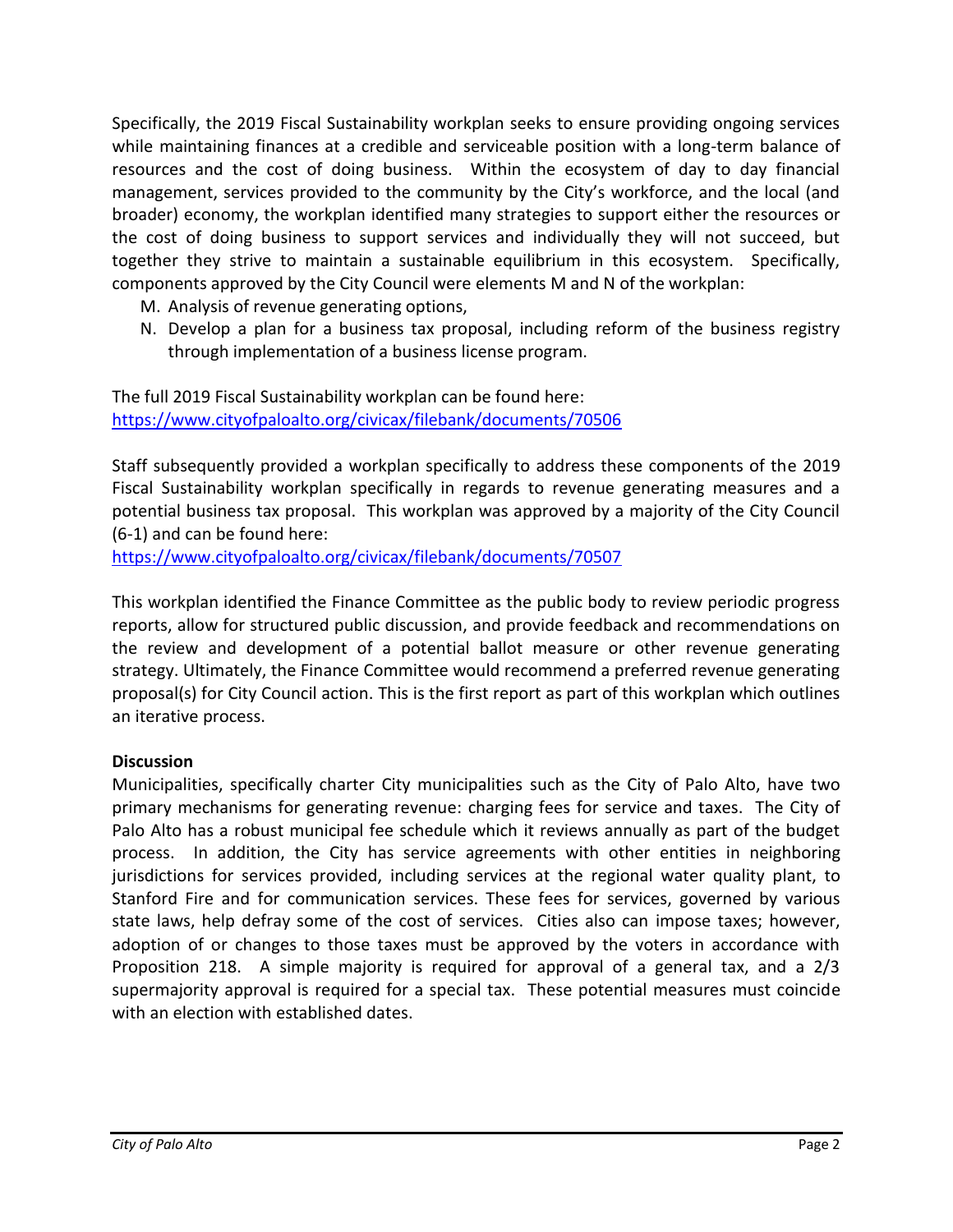Below is a more detailed description of the various taxes the City of Palo Alto collects, some general information about the taxes and the drivers for them, and lastly potential revenue increases that could be seen if the tax rates were changed, or a new tax was imposed. In consultation with our current sales tax consultant a framework to help think through potential measures is as follows, E.A.S.E.:

| Equity:                   | Who does the tax impact and how is that felt across all residents or<br>businesses in the same industry?                                                                                  |
|---------------------------|-------------------------------------------------------------------------------------------------------------------------------------------------------------------------------------------|
| Administrability:         | How is the tax administered and what would be the cost of<br>compliance on taxpayers and the City?                                                                                        |
| Stability:                | What are the drivers of the tax and how does the tax type in<br>question affect the volatility of the revenue over time (including<br>potential recessionary or modernization scenarios)? |
| <b>Economic Benefits:</b> | Is the tax efficient, promote economic development objectives and<br>minimize disruption on the taxpayer?                                                                                 |

The modeling of the potential implications of changes in current tax rates is purely staff's estimate based on discrete basic assumptions and math. It is anticipated that these figures will only be reduced based on additional variables, exemptions, or changes in the base and more refined estimates will be provided later this year.

# Property Taxes

Property Taxes are the largest revenue generator for the City of Palo Alto with estimated receipts of \$48.6 million in FY 2020. Under current law, all taxable real and personal property is subject to a basic tax rate of one (1) percent of assessed value collected by local jurisdictions and school districts for general service purposes. There are other taxes and levies on a typical property tax bill such as a parcel tax, General Obligation (GO) bond, and special assessments. In Santa Clara County, four (4) countywide levies totaling 1.5 per 100 dollars of valuation and one GO bond specifically for Palo Alto 0.01106 per 100 dollars of valuation are levied in addition to the 1 percent. Below is some information about the City's Property Tax for the 2018/2019 taxable year which had a taxable assessed value of \$36.7 billion:

- The City has a little over 20,000 parcels (not including exempt parcels) of which approximately 19,000 or 95 percent are residential land use. Residential land use represents 68.57 percent of the total taxable assessed value.
- Approximately 35 percent of the parcels in Palo Alto have an assessed value less than \$600,000
- Based on property transactions in calendar year 2018, it is estimated that approximately 50 percent of the City of Palo Alto's growth in assessed value is due to parcel turnover and the assessed value was adjusted based on the sale price.

Of the 1 percent property tax that is assessed on the property owner, the City of Palo Alto receives only 9.4 percent, or 9.4 cents for every property tax dollar a property owner pays to the county. The majority of the tax dollar paid or 56.6 percent goes to the school district,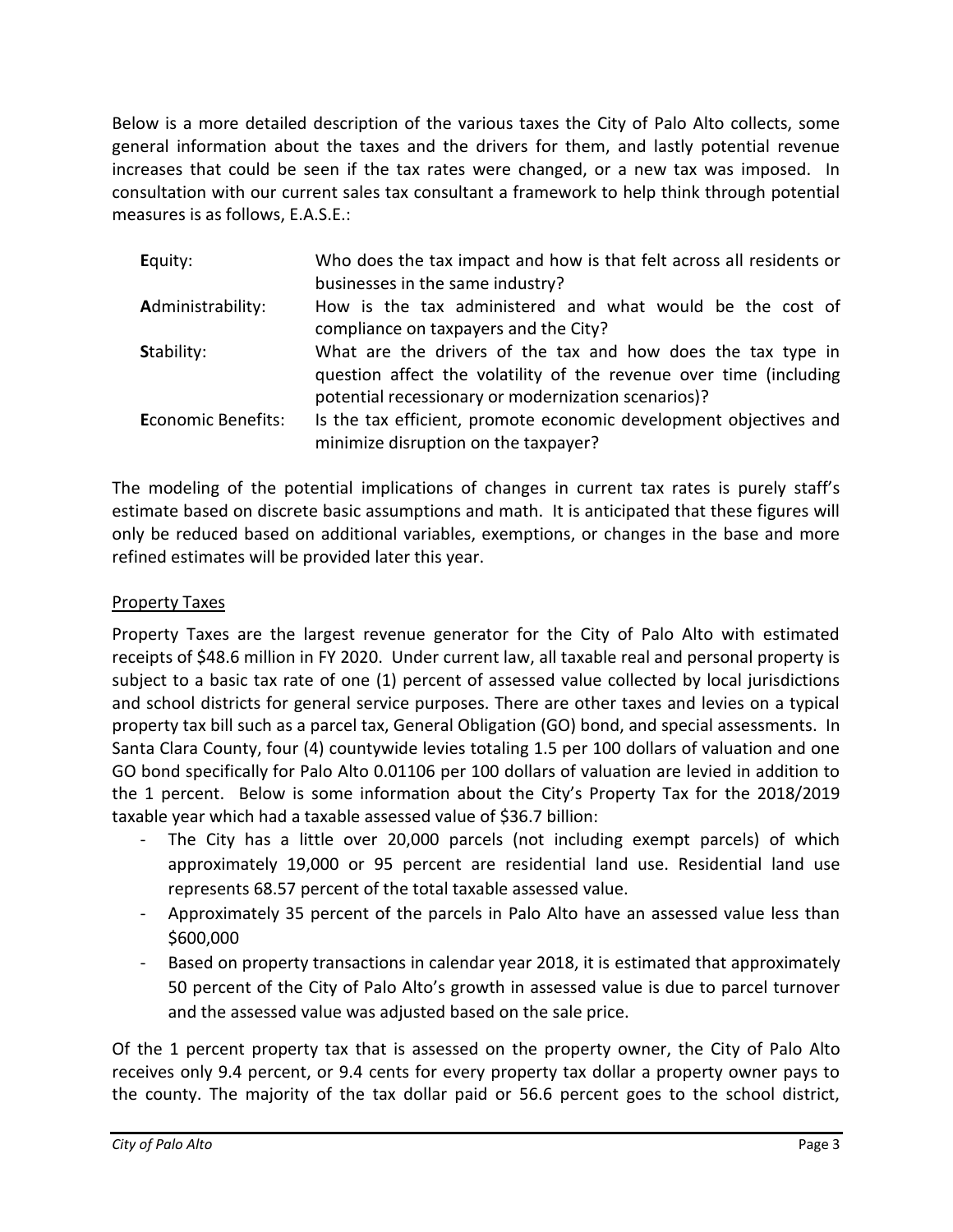community college, and county school service, 15.9 percent goes to the county and the remaining goes to special districts and to the State.

## *Potential Tax Rate Change*

Property taxes are regulated by state laws, including voter-approved constitutional provisions such as Proposition 13, therefore, changing the rate itself is not within a municipality's authority. However, cities can use mechanisms such as parcel taxes which are levies on parcels of property, which are assessed based on property or parcels. Typically, these are set at some fixed amount per parcel and cannot be based on the value of a property. These levies can be based on lot square footage and or land use designation. Parcel taxes are usually special taxes requiring a 2/3 voter approval and these are levied on the property owner. Additional information on this type of tax and the potential revenue generation is discussed under the "Business Tax" section later in this report.

### Sales and Use Taxes

Sales and Use Taxes are the second largest revenue generator for the City of Palo Alto with estimated receipts of \$34.3 million in FY 2020. Sales Tax rates are comprised of state, regional, and local assessments and typically vary slightly by city because of this. Administered by the State of California and the newly established California Department of Tax and Fee Administration (CDTFA), cities are apportioned their receipts based on the point of sale or for internet sales based on County pools. Currently the City of Palo Alto has a tax rate of 9.0 percent paid for goods sold within Palo Alto. The City receives 1.0 percent point of the purchase price or 11.1 percent for each tax dollar paid. The remaining sales tax dollars are distributed as follows: State of California (5.75 percentage points), Santa Clara County (0.125 percentage point), Santa Clara Valley Transportation Districts (1.625 percentage points), and the Public Safety Fund (0.5 percentage point).

# *Potential Tax Rate Change*

An increase in the Sales Tax rate of  $\frac{1}{4}$  cent, or 0.25 percentage points district tax, would generate approximately \$4.5 million in additional revenue annually. This tax would be equitable across businesses of the same industry, however, it does not apply to industries that are not subject to sales tax. Sales tax is widely considered to be an outdated tax structure and according to the City's consultants only applies to up to 40 percent of the economic base. This structure and the driver for it, disposable income being a significant portion this tax, is subject to economic fluctuations as well as longer term fluctuations and the consumption of goods changes in society.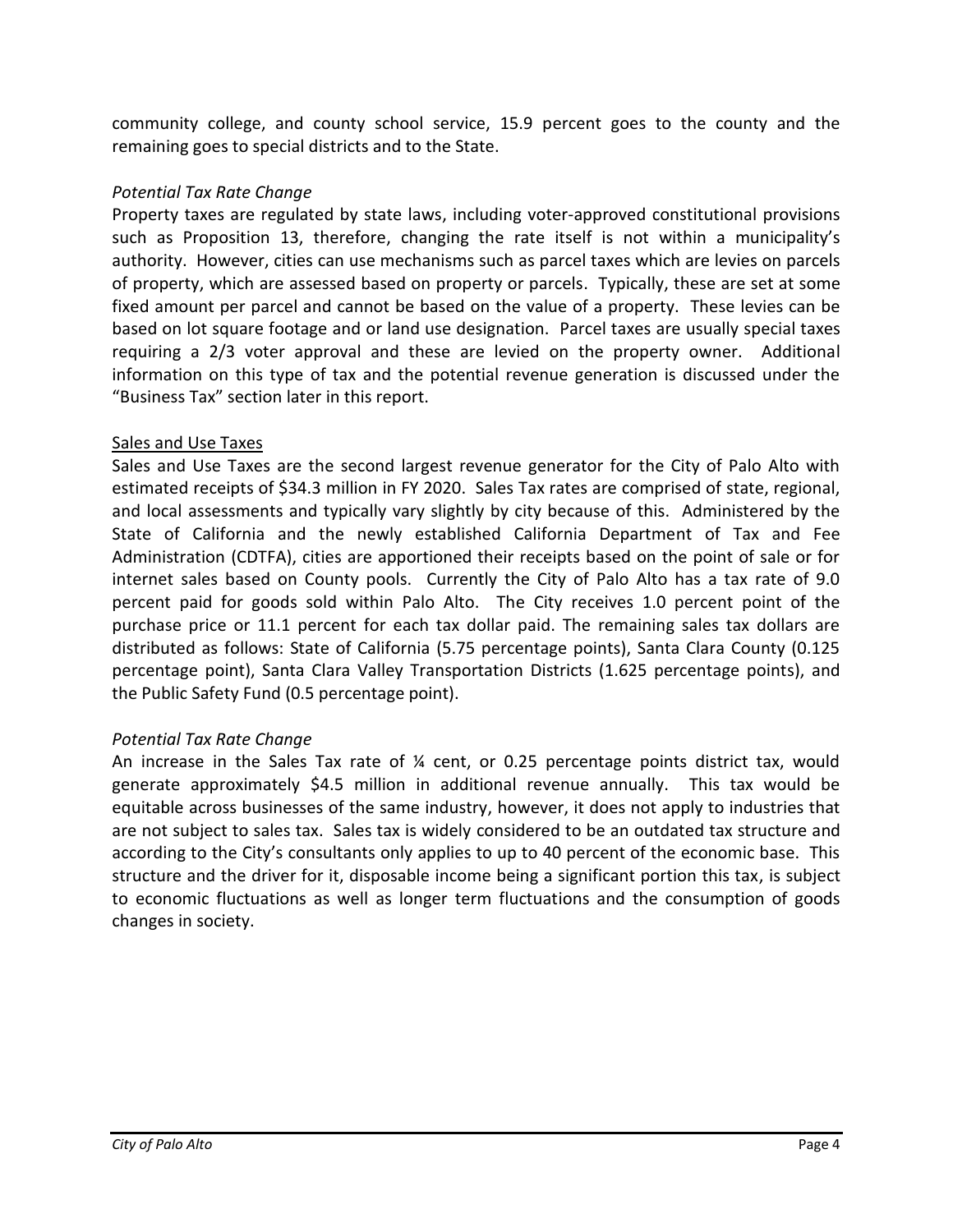## Transient Occupancy Tax

Transient Occupancy Tax (TOT) is the third largest tax revenue generator for the City of Palo Alto with estimated receipts of \$29.3 million in FY 2020. The rate in Palo Alto is 15.5 percent and is applied to the daily rate charged by a hotel, motel, and lodging establishment. Most recently City voters approved two ballot measures, one in November 2014 (and November 2018 increasing the rate from 12 percent to 15.5 percent.

## *Potential Tax Rate Change*

An increase in the TOT rate would primarily impact the visitor population. A 0.5 percentage point increase in the rate from 15.5 percent to 16 percent would generate approximately \$900,000 additional revenue annually.

### Documentary Transfer Tax

Documentary Transfer Taxes are one of the most volatile tax revenues and in FY 2020 are anticipated to generate \$8.4 million in receipts for the City of Palo Alto. These receipts have reached peak levels of \$10.1 million (in FY 2015) or lows of \$3.1 million (in FY 2009) during recession periods. This tax is applied to the sale of real property within Palo Alto at the time property ownership is transferred. The State of California has a standard base rate of \$1.10 per \$1,000 of sale price of which the City and the County split these proceeds 50/50, each receiving \$0.55 per \$1,000 of the sale price. The City of Palo Alto has a non-conforming rate, and the current rate is \$3.30 per thousand dollars of sale value. A house that sells for \$1.5 million, for example, would result in the City collecting \$4,950. This tax is collected by Santa Clara County and then remitted to the City.

# *Potential Tax Rate Change*

Property owners who sell their property would be impacted by an increase in the rate and would pay this tax once per sale of a parcel. Assuming approximately \$9 million in annual proceeds, a \$1.10 increase in the rate to \$4.40 per \$1,000 of the sale price would result in additional revenue of approximately \$2.8 million.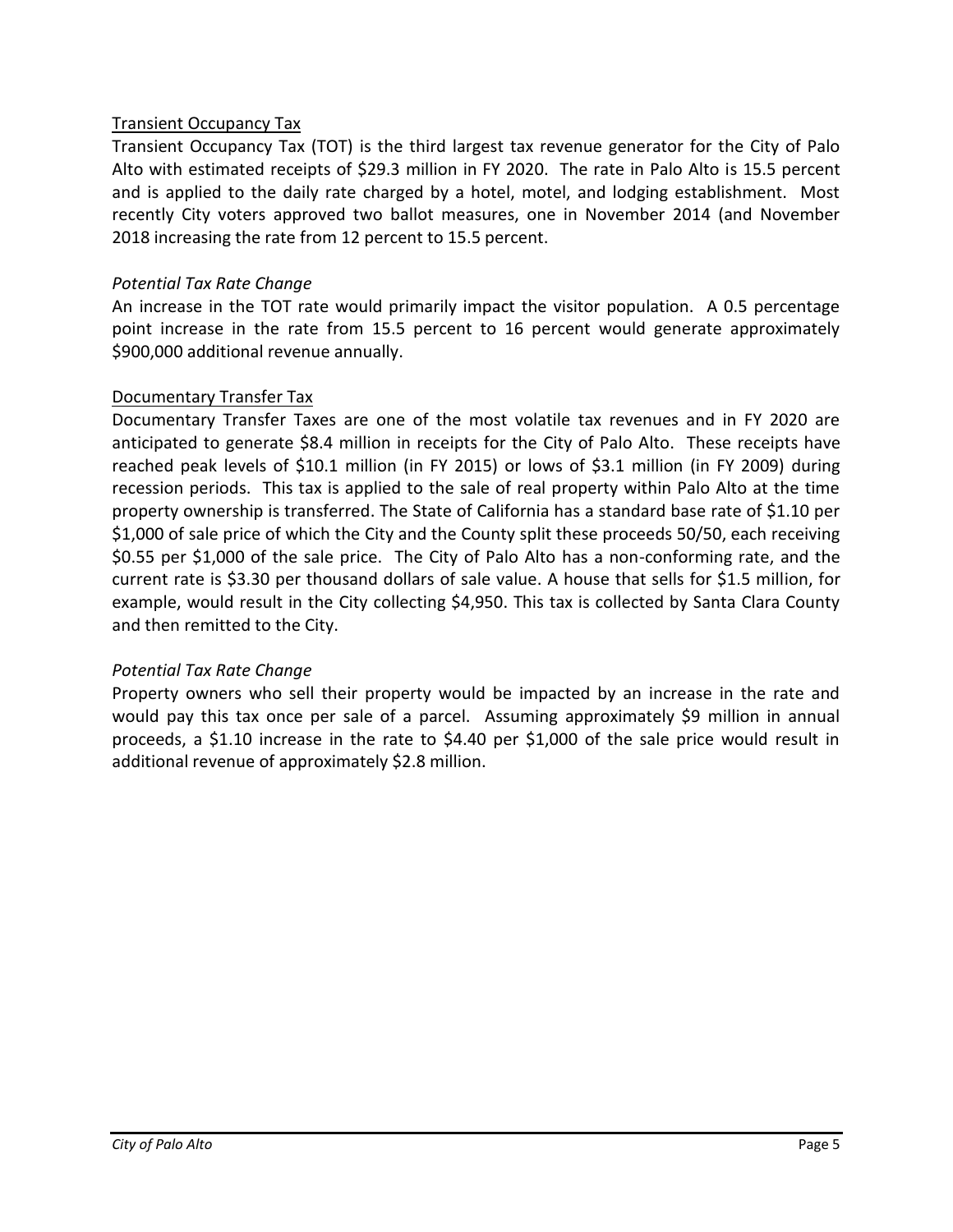# Utility User Tax

Utility User Taxes (UUT) generate an estimated \$17.6 million in receipts in FY 2020. The Utility Users Tax is charged to all users of electricity, gas, water, and telephone services. Each utility has a slightly different user base and this tax is based on consumption by respective utility. With the City of Palo Alto as the provider for utility services - electric, gas, and water – some metrics are available based on annual rate payer revenues in these utilities. The electric utility revenues reflect approximately 70 to 75 percent commercial usage and 25 to 30 percent residential usage. The gas utility revenues reflect approximately 45 to 50 percent commercial usage and 50 to 55 percent residential usage. The water utility revenues reflect approximately 30 to 35 percent commercial usage with 65 to 70 percent residential usage. These rates not only impact the utility user tax, but in addition have some correlation to the annual equity transfers to the General Fund from the electric and gas utilities totaling nearly \$20 million annually.

The current tax rate is for electricity, gas, and water is 5.0 percent and for telephone is 4.8 percent. In November 2014, Palo Alto voters approved decreasing the telephone utility user tax rate from 5.0 percent to 4.75 percent. This tax decrease became effective on April 1, 2015 due to Public Utility Commission advance noticing requirements. This ballot change modernized the ordinance, providing better stability and the ability for it to adapt to the changing customer environment and new technologies. These taxes are charged directly on the monthly billing, therefore receipts are not transferred or submitted via any separate tax return except from the utility providers.

# *Potential Tax Rate Change*

Assuming a 1 percentage point increase in the current UUT rates, bringing the electricity, gas, and water rate from 5 percent to 6 percent, and the telephone rate from 4.8 percent to 5.8 percent, \$2.3 million in additional revenues are estimated annually. As a consumption-based tax, high volume customers bear more of the cost.

### Business Tax

The City of Palo Alto does not currently have a business license tax. In 2014, the City approved a Business Registration Certificate (BRC) Program which currently has a \$54 annual registry fee per business. This annual fee is in addition to specific area assessments such as the Downtown Business Improvement District (BID) or Downtown Parking Assessment District. Through the BRC Program, the City has collected some demographic data for businesses that participate in the Program, however, staff recognizes this data is incomplete and is working to bolster the integrity and thoroughness of the data. Business License Taxes are typically assessed based on a baseline variable, examples include but are not limited to, a flat fee, head count, square footage, gross receipts or a payroll tax. With incomplete data, modeling tax receipts based on these variables is challenging. Staff is working to onboard a consultant to assist in defining these variables and build a profile of our business community to help model more refined revenue estimates later this year.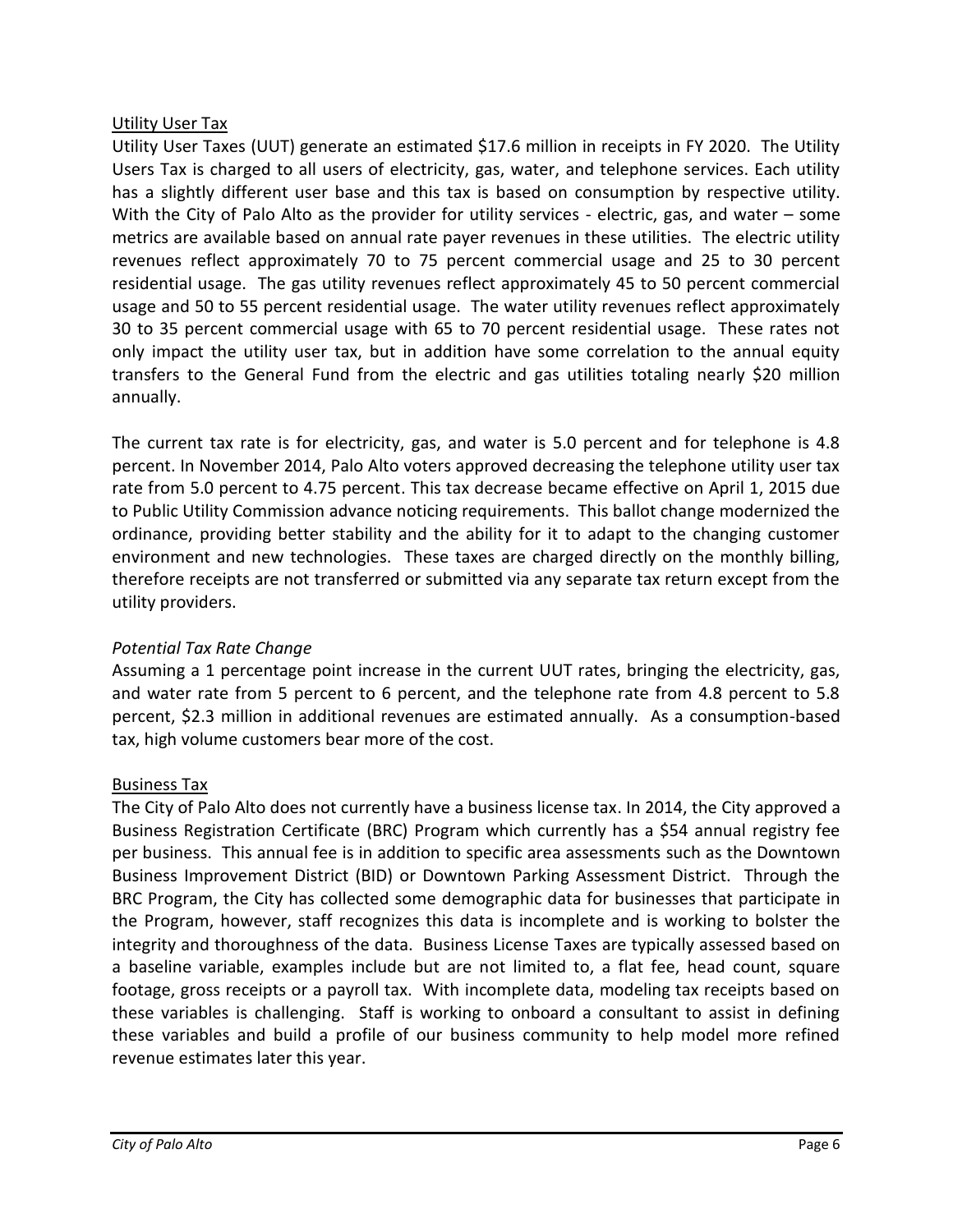## *Potential New Tax*

A number of cities have recently updated or instituted business tax modernization efforts. In the absence of this more refined data, staff has modeled what these measures potentially generate if applied in the City of Palo Alto based on the current data available (sources cities as appropriate). These assumptions do not factor any programmatic considerations the Council may wish to consider such as exemptions based on size or hardship, nor does it assume cost of administration. This would be a new tax, which does not have existing business processes in place, not only collections but also enforcement. In order to purse a new type of tax, a number of variables and definition of those variables will be necessary.

*City of Mountain View:* In 2018, the City of Mountain View citizens approved a per-employee business tax which is tiered based on the number of employees. A table of the tiers is below. In total it is estimated to generate approximately \$6 million in annual revenues. Per the American Community Survey (ACS), there are approximately 97,000 jobs in Palo Alto<sup>1</sup>. Assuming the highest per employee count of \$150/ employee (highest employee count per Mountain View's tax table and excluding the \$584,195 base), a flat rate would generate \$14.55 million in annual revenues.

| <b>Number of Employees</b> | <b>Business License Tax</b>               |
|----------------------------|-------------------------------------------|
| 1                          | \$75                                      |
| $2 - 25$                   | \$75 + \$5/per employee over 1            |
| 26-50                      | $$195 + $10/per$ employee over 25         |
| 51-500                     | \$445 + \$75/per employee over 50         |
| 501-1,000                  | $$34,195 + $100/per}$ employee over 500   |
| 1,001-5,000                | \$84,195 + \$125/per employee over 1,000  |
| $5,001 +$                  | \$584,195 + \$150/per employee over 5,000 |

The City only has the data by company in the BRC Program. If this tiered fee structure is modeled with the Business Registry Program annual revenues only generate between \$2.5 and \$5 million annually.

*East Palo Alto:* The City of East Palo Alto recently approved a parcel tax of \$2.50/square foot for commercial development over 25,000 square feet. Currently based on CoStar Realty Information, the Palo Alto has approximately 12 million square feet of office space<sup>2</sup>. This includes Class A through C space. If assessed a \$2.5/square foot tax, \$31 million in annual revenues are anticipated to be generated. This figure does not include any exemptions, nor does it adjust to exclude facilities 24,999 square feet or less like East Palo Alto's at this time. Based on the data from CoStar, average rental costs are \$6.24/square foot per month<sup>3</sup> for that 12 million in office space in the city which has a vacancy rate of 6.5 percent. This square footage does not include industrial or retail spaces.

 $\overline{a}$ 

<sup>1</sup> ACS 2013-2017 5-year estimates table B08501: means of transportation to work by age by workplace geography

<sup>2</sup> CoStar Realty Information Inc.: Fourth Quarter report 2018, www.costar.com

<sup>&</sup>lt;sup>3</sup> 15CoStar Realty Information Inc.: Fourth Quarter report 2018, www.costar.com